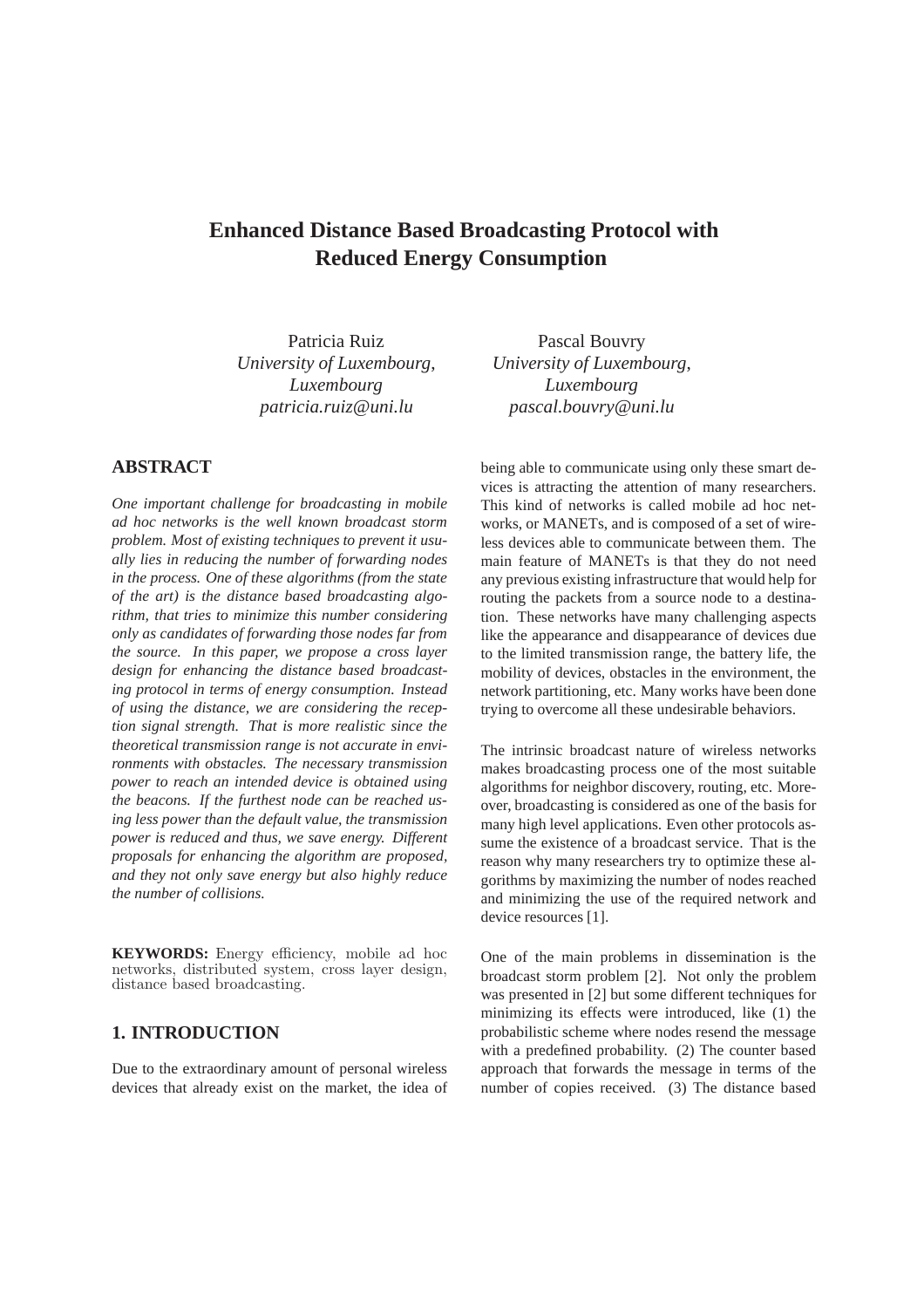technique that considers candidate nodes for forwarding those further from the source than a predefined distance. (4) In the location based approach, the receiver knows the position of the source, so it is able to calculate precisely the additional area covered with the forwarding. If it is less than a predefined value, the message is not resent. (5) Finally, in the cluster based scheme, nodes are distributed in clusters. Only those nodes considered as head or gateway are candidates for forwarding. Those candidates will use one of the previous techniques to determine whether to rebroadcast or not. All these approaches try to minimize the number of forwarding nodes. In this work, we are considering the distance based broadcasting protocol (DB hereinafter), that aims at selecting forwarding nodes in terms of the distance between the receiver and the source node, and we are enhancing it by minimizing the transmission power every node uses for the broadcasting process in order to save energy and reduce the number of collisions.

We are interesting in the energy consumption because ad hoc networks are composed of devices that rely on batteries. Reducing the transmission power will directly increase the battery life of the nodes and thus, the network lifetime. This topic has been extensively addressed in the literature [3–7].

The contributions of this paper are three folds: (1) adding energy efficiency features to the distance based approach by reducing the transmission power of the source nodes, (2) analyzing the influence that reducing the transmission power has over other nodes in terms of the number of collisions or the interference level, and (3) studying the behavior of the algorithm according to the setting of the delay.

The remainder of this paper is organized as follows. Next section presents a small state of the art in the topic. Section presents the original distance based broadcasting algorithm, and the improvements added to it are explained in Section . The parameters used for the simulation and the results obtained are shown in Section and Section , respectively. Finally, Section concludes the paper.

## **2. RELATED WORK**

In this work, we are considering an algorithm of the state of the art: the distance based approach. It is possible to find different proposals in the literature, just like [8], where authors designed a distance based broadcasting protocol that does not exchange any *hello* message (to alert devices about the presence of neighbors in range). A counter based scheme is included in this approach, so that the distance threshold for resending the message varies in terms of the number of copies heard of the message. In [9], an improved version of DB is presented combining the advantages of distance-based and counter-based broadcast schemes, and considering also the remainder energy of sensor node.

As we mentioned before, the energy consumption in mobile ad hoc networks is a hot topic, since devices can run out of battery provoking the network degradation. We mention below some of the solutions that have been proposed for saving energy while disseminating in ad hoc networks. Gomez et al. showed in [4] that a variable transmission range can outperform a common range transmission approach in terms of power saving, increasing the capacity at the same time. In [10], nodes exchange information in the beacons in order to know the transmission power needed to reach the two hop neighbors. The source node examines if it is worth excluding the furthest node from the one hop neighborhood and reduce the transmission range to reach the new furthest neighbor. An approach to estimate the local density using an analytical model is used in [3] to set the transmission range according to this estimation. Studies on energy efficient algorithms for finding the minimum-energy broadcast tree (MEBT) have been proposed [5, 6], and also in [7] a shared multicast tree built in a distributed fashion with minimum energy is presented, where the transmission power is either fixed or adjustable.

#### **3. DISTANCE BASED BROADCASTING ALGORITHM, DB**

As we explained before, DB is one of the different schemes proposed for minimizing the effects of the broadcast storm problem when disseminating information in wireless networks [2]. The protocol makes use of the distance between the source node and the receiver (the procedure to obtain this metric is not specified in [2]). The idea is that a node receiving a broadcast message for the first time will compute the distance to the source node. If this distance is small, the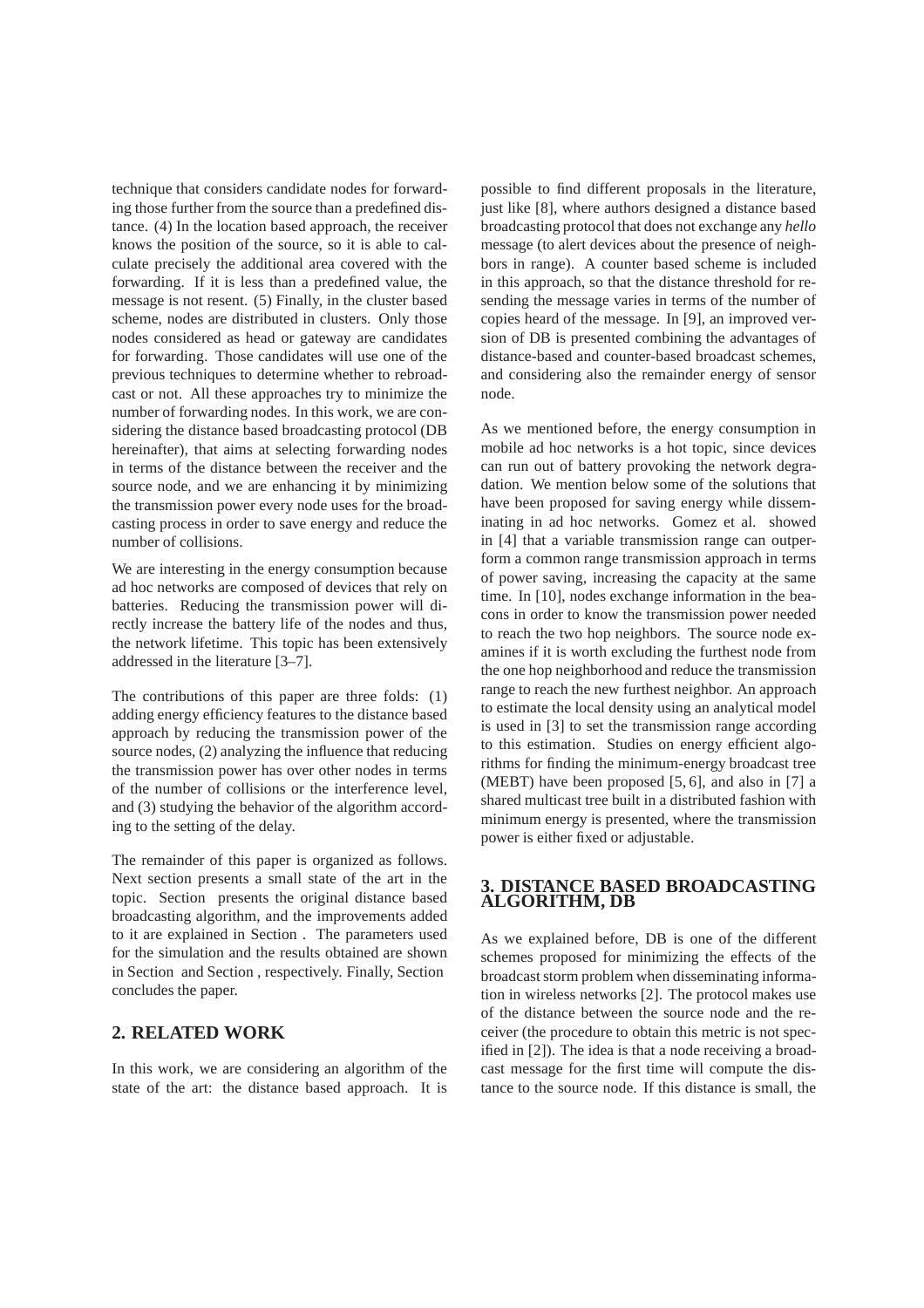contribution to the dissemination performing this forwarding is negligible (see Figure 1), and therefore, the message is not resent.



**Figure 1 Additional Coverage Performed.**

As stated in [2], the distance from source node to the receiver is clearly related to the additional coverage obtained in case of forwarding, so it can be used as a metric. Only nodes that are separated at least a minimum distance from the source node resend the message. This minimum distance is a predefined threshold, D. The protocol also includes a delay before forwarding a received message, and if the same message is heard more than once (during this waiting time), the delay is cancelled. The distance between the current node and the new sender is calculated and if it is higher than D, the message is resent.

Figure 2 represents the functioning of the algorithm. Considering node *A* broadcasts a message *m*, nodes *B* and *C* will not resend *m* because the distance from those nodes to *A* is smaller than D. Nodes *E*, *F* and *G* will wait for a random number of slots. If node *F* finishes the waiting time first, it will forward the message and, thus, node *E* will hear it and calculate the distance from node *F*. As the distance is smaller than *D*, node *E* will drop the packet. The pseudocode of the protocol is shown in Algorithm 1.



**Figure 2 Mechanism of DB.**

## **4. ENHANCED DB**

In this section we explain the procedure followed to implement the broadcasting algorithm, and also the

| Algorithm 1 Pseudocode of DB.                                     |
|-------------------------------------------------------------------|
| <b>Data:</b> $m$ : the incoming broadcast message.                |
| <b>Data:</b> $r$ : the node receiving broadcast message.          |
| <b>Data:</b> $s$ : the node that sent $m$ .                       |
| <b>Data:</b> $d$ : the distance between $r$ and $s$ .             |
| <b>Data:</b> dmin: the minimum distance between $r$ and any $s$ . |
| <b>Data:</b> D: the distance threshold.                           |
| 1: if <i>m</i> is received for the first time <b>then</b>         |
| 2:<br>calculate $d$ ;                                             |
| 3:<br>update <i>dmin</i> ;                                        |
| 4:<br>if $dmin < D$ then                                          |
| 5:<br>$r \rightarrow$ drop message <i>m</i> ;                     |
| $6:$ else                                                         |
| 7:<br>waiting $=$ true;                                           |
| 8:<br>wait random number of slots;                                |
| 9:<br>goto $23$ :                                                 |
| 10:<br>end if                                                     |
| 11:<br>else if waiting then                                       |
| 12:<br>calculate $d$ :                                            |
| 13:<br>resume waiting;                                            |
| 14:<br>waiting $=$ false;                                         |
| 15:<br>if $d <$ dmin then                                         |
| 16:<br>update <i>dmin</i> ;                                       |
| 17:<br>end if                                                     |
| 18: if $dmin < D$ then                                            |
| 19:<br>$r \rightarrow$ drop message <i>m</i> ;                    |
| 20:<br>else                                                       |
| 21:<br>goto $23$ ;                                                |
| 22:<br>end if                                                     |
| $23:$ end if                                                      |
| 24: transmit m                                                    |
|                                                                   |

improvements introduced to the original protocol, DB.

#### **4.1. Implementation**

For calculating the distance between a source and a destination, the most common technique is either assuming a GPS service or considering the signal strength. In this work, we do not assume that all devices in our network must provide a GPS service. Therefore, we use the signal strength of the received packets to estimate how far two nodes are.

There are some approaches where the distance between the nodes is estimated according to a selected propagation path loss model for the channel. In [9], authors consider free space propagation model, and the distance is obtained from that determined equation using the reception power (assuming all devices use the same transmission power).

In this work, we are not assuming any predefined propagation path loss model. The received power is related to the distance, although we are not interested in the distance itself but in the energy lost during the transmission. Considering this, a device close to the source node but with any obstacle weakening the signal, will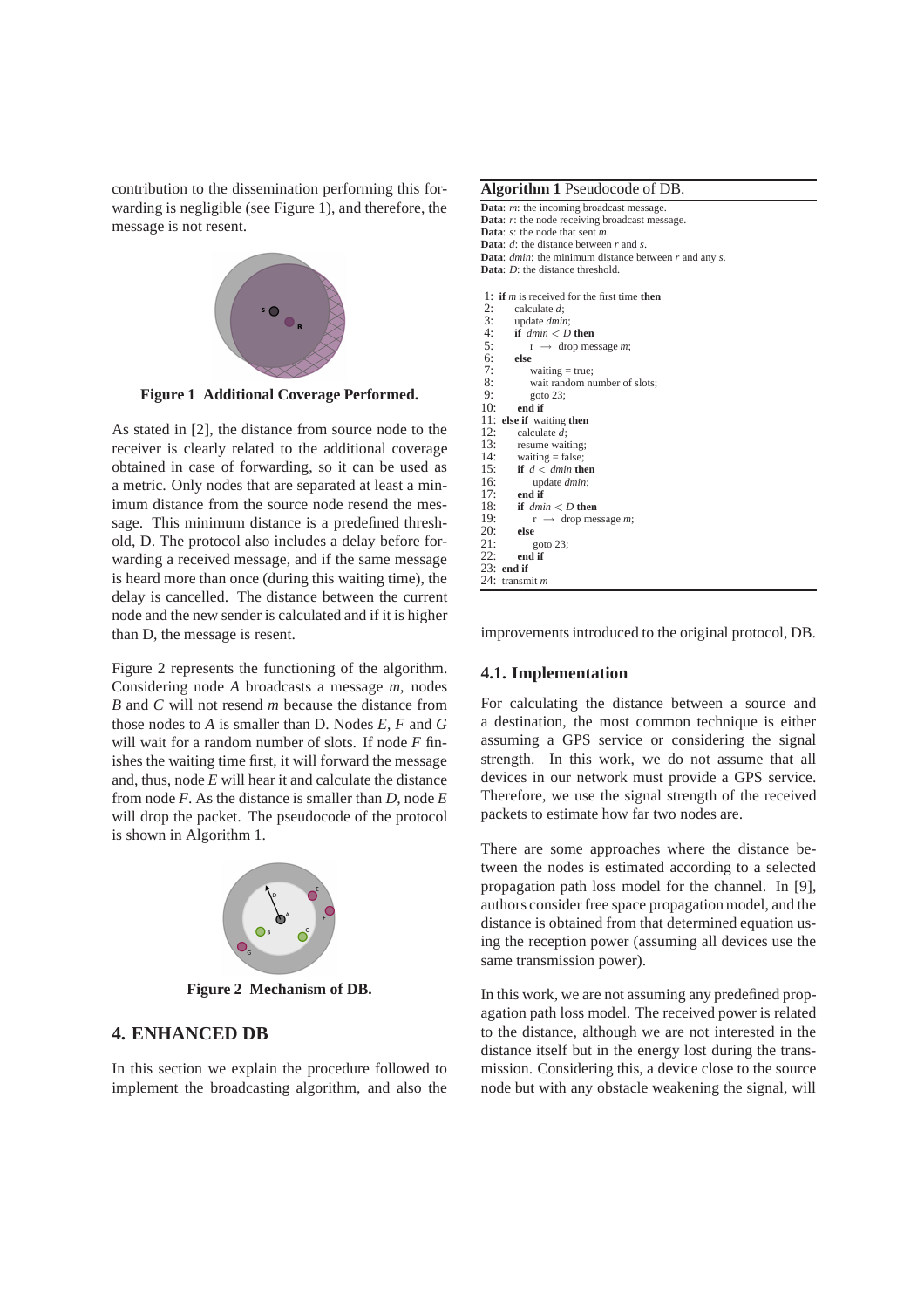forward the message contributing to the process in an area where the dissemination of the message is arduous. Using this implementation we are also aware of the non perfect shape of the transmission range as a disk, since it depends on the environment.

In our implementation, the threshold D is not in terms of distance (m) but power (dBm). We called it *borders Threshold* as it defines the nodes that are considered to be far from the source and therefore close to the border. The value used for this parameter is *-90 dBm*. This value was experimentally chosen, and any value below it supposes that the source and destination nodes are separated at least 2/3 of the maximum coverage. A node is not able to decode a received packet if the reception power is lower than *-95 dBm*, this is called the *end Threshold*. Therefore, all nodes whose reception energy vary from [-95, -90] dBm are candidates of forwarding the broadcasting message.

Every device sends a *hello* message (or beacon) to alert devices within a close area about their presence. A device receiving these beacons is able to keep track of all neighbors around. We assume that all devices send the beacons with the same transmission power.

We are considering here a cross layer design where the physical layer informs the upper layers about the received signal strength of each beacon. In this situation the algorithm is able to take decisions depending on this value. When a broadcast message is sent, the receiving node will check the reception power, if it is below the *borders Threshold* ( *-90 dBm*), it will consider itself as a bordering node and thus, sets the delay.

#### **4.2. Enhancements**

As we are dealing with ad hoc networks, and devices depend on battery, saving energy supposes one critical aspect. One of the new features added to DB is reducing this energy consumption. For improving DB, we also consider different settings the protocol establishes for the delay when a message is received, and we analyze the behavior of the algorithm.

**4.2.1. Reducing Transmission Power:**In any wireless transmission, as the electromagnetic wave propagates through the space, the power of the signal suffers from path loss attenuation causing a reduction in the signal power. The relation between the transmitted power

and the power finally received at the destination directly depends on the loss suffered during the transmission. Equation 1 represents the relation in terms of dB.

$$
received Power = transmitted Power - loss \qquad (1)
$$

We assume that all nodes send the *hello message* with the same transmission power (16.02 dBm). Thus, a node receiving a beacon will be able to estimate the loss that packet suffered during the transmission, using the reception power detected at the physical layer.

Every node keeps and updates the reception power of each of its neighbors in a list. When a device wants to send a broadcast message, it will be able to estimate the loss the packet will suffer (as we assume a packet traversing in a direction will experiment the same loss as another one traversing in the opposite direction). If

a node can estimate the loss the packet is going to suffer, it will be able to reduce its transmission power and use only the necessary one to get the furthest one hop neighbor. Thus, reducing the transmission power for sending broadcast messages directly decreases the energy consumption of the device, without degrading the performance of the broadcasting process as we do not consider loosing the connection with any neighbor.

We are reducing the transmission power, so that the furthest node is receiving the packet with the minimum reception power allowed to correctly decode the message. That means, its reception power should be the *end Threshold*. When the loss the packet suffered due to the propagation is calculated, the node can estimate the transmission power needed to reach the furthest neighbor in the one hop neighborhood. The new reduced transmission power can be calculated as shown in Equation 2.

$$
transmissionPower = loss + end\_Threshold
$$
 (2)

Once the new transmission power is estimated in terms of the reception energy of the beacons, it is necessary to consider that the devices do move and the information is not trully precise as *hello messages* are sent every 1 second. Therefore, we are considering a margin of error (*margin Forwarding*) and the value selected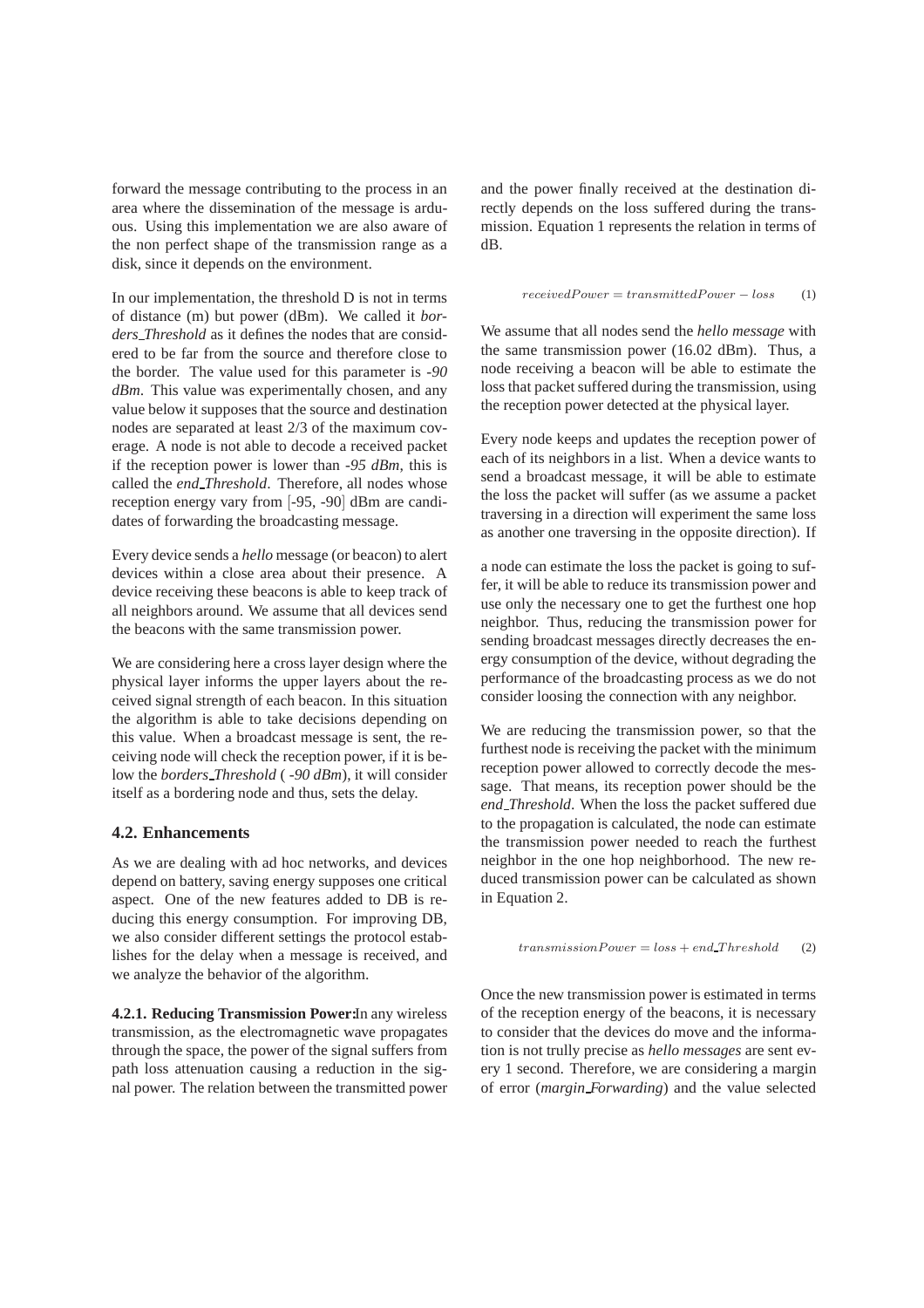was 0.5 dBm. This value was experimentally chosen, and it was estimated to compensate the possible movements of the node since last beacon reception.

From Equation 2 it is possible to estimate the maximum transmission power needed to reach the furthest neighbor in the one hop neighborhood. If it is less than the default transmission power, we reduce it in order to save energy, as the extra energy used is useless (see Figure 3). Therefore, reducing the transmission range from *r* to *r'* decreases the energy consumption with no detriment of the network connectivity.



**Figure 3 Reducing the Transmission Power of Nodes.**

Reducing the transmission power for sending broadcast messages not only improves the energy consumption in wireless networks, but also reduces the interference level of devices in a close area. We know that each device has the *end Threshold* from which on, if the received signal strength is lower, the device will not be able to recover the data transmitted, but this reception will be considered as noise and will increase the interference level of the device [11].

We can observe in Figure 4a that both nodes *A* and *B* use the default transmission range *r*. In this situation node *C* is not in range either with node *A* or *B* but it suffers from their interference. However, if both nodes *A* and *B* reduce their transmission range to the maximum needed *r'*, as it is shown in Figure 4b, node *C* will not receive anything from *A* or *B*.

As it was explained in [12], the transmission power affects many aspects of the network just as the transmission range, the connectivity of the network (the lower the power, the smaller the transmission range), the performance of the medium access (it depends on the number of nodes within range), the capacity of the network, etc. The network connectivity in this case is not decreased, since nodes try to reduce the transmission power but considering all neighbors in range. Nei-



(a) Default Transmission Power (b) Reduced Transmission Power



ther the contention for the medium access is, exactly for the same reason explained before. But the capacity is increased as the transmit power level is reduced by decreasing the interference area (it is proportional to the square of the transmission range).

**4.2.2. Using Different Delay Techniques:** DB stops the random delay when a repeated message is heard. Then, if the distance from the new source node is smaller than the threshold D, the message is discarded and no retransmission is performed. Otherwise, the forwarding starts.

Instead of stopping the delay when a repeated message is heard, we consider the possibility of keeping track of the received energy and continue the delay. Once it is finished, the forwarding decision is taken according to maximum received power.

In DB the delay is randomly chosen from a predefined interval. We propose to adopt a similar scheme as the one used in [13, 14], where the delay is fixed and it is proportional to the distance from the receiver to the source node. In this situation, a node closer to the source will rebroadcast later than a node far from it.

In our work, we are studying the behavior of two different techniques and we are comparing them to the original proposal of DB:

1. In the first one a fixed delay inversely proportional to the received power is considered. In Equation 3, the procedure to calculate the delay in terms of the reception power is shown.

$$
powerDelay = \frac{-1}{rxPower - borders\_Threshold - 1}
$$
\n(3)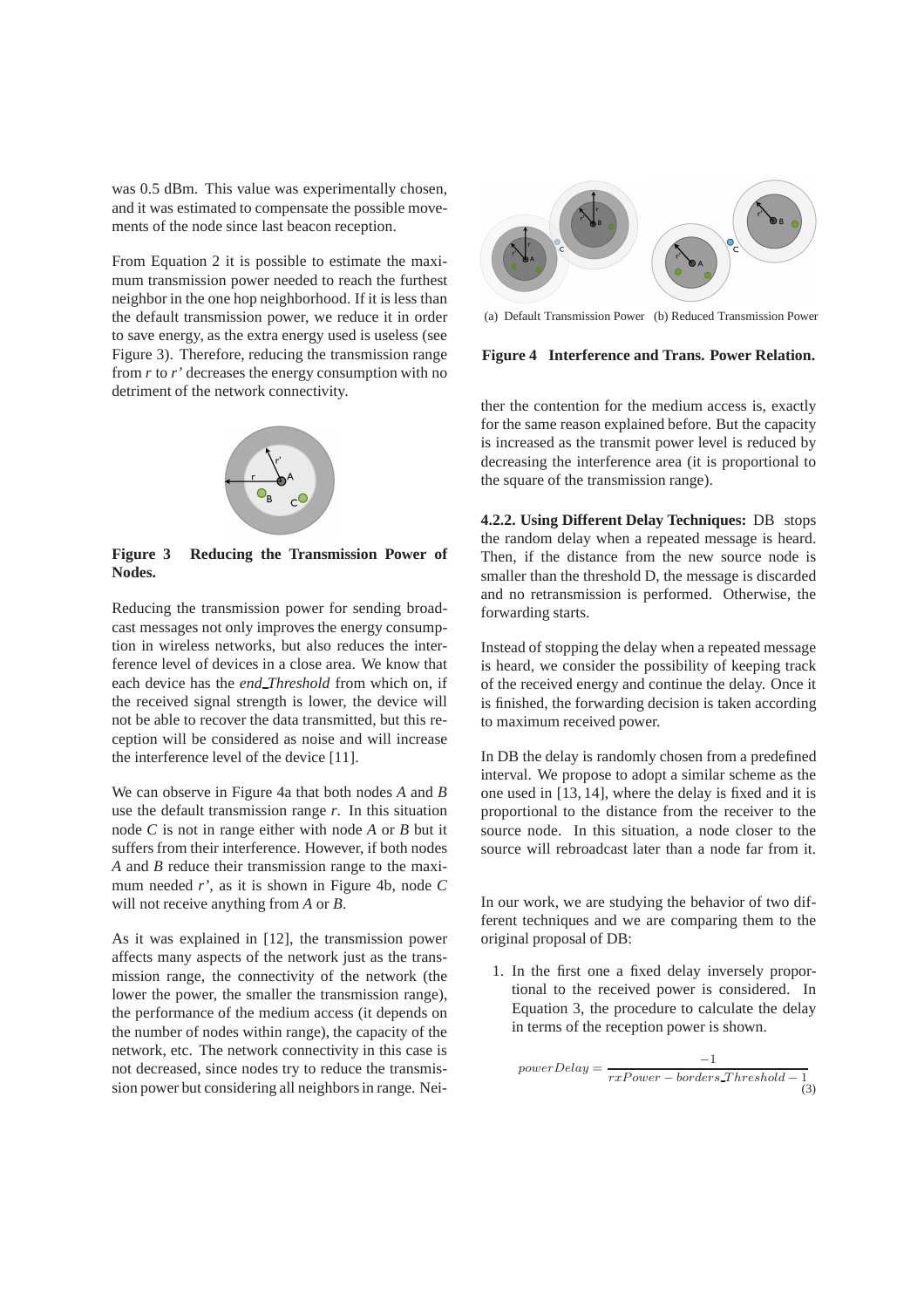**Algorithm 2** Pseudocode of enhanced DB.

**Data**: *m*: the incoming broadcast message. **Data**: *r*: the node receiving broadcast message. **Data**: *s*: the node that sent *m*. **Data**: *p*: the received signal strength of m sent by *s*. **Data**: *pmin*: the minimum signal strength received for *m* from any *s*. **Data**: *borders Threshold*: the signal strength threshold.

|     | 1: if $m$ is received for the first time then    |
|-----|--------------------------------------------------|
| 2:  | calculate $p$ ;                                  |
| 3:  | update <i>pmin</i> ;                             |
| 4:  | <b>if</b> $pmin > borders$ Threshold <b>then</b> |
| 5:  | $r \rightarrow$ drop message <i>m</i> ;          |
| 6:  | else                                             |
| 7:  | waiting $=$ true;                                |
| 8:  | wait time rand/randDist/fixedDist;               |
| 9:  | goto $20$ ;                                      |
| 10: | end if                                           |
|     | 11: else if waiting then                         |
| 12: | calculate $p$ ;                                  |
| 13: | if $p > pmin$ then                               |
| 14: | update <i>pmin</i> ;                             |
| 15: | end if                                           |
|     | $16:$ end if                                     |
|     | 17: if $pmin > borders$ Threshold then           |
|     | 18:<br>$r \rightarrow$ drop message <i>m</i> ;   |
|     | $19:$ else                                       |
| 20: | transmit $m$ ;                                   |
|     | $21:$ end if                                     |
|     | 22: waiting = false;                             |

If a node is setting a delay, it means, the node is a *border* node, otherwise the node is not considered as a candidate to forward the message, and therefore, no delay is set. All *border* nodes receive the message with a reception power that can vary between the *borders Threshold* (*-90 dBm*) and the *end Threshold* (*-95 dBm*). Therefore, considering Equation 3, we can check that the maximum possible delay is 1 second. The higher reception power (closer neighbors), the longer the delay, and vice versa.

2. The second proposal considers a random delay chosen from an interval whose size also varies with the reception power. That is, the waiting time will be chosen between [0, *powerDelay*] calculated as in Equation 3. We can check that the delay varies from 0 to 1 second.

We are comparing different techniques: (1) the delay is chosen randomly from the interval  $[0, 1]$  s; (2) the delay is fixed with the value *powerDelay*, and finally (3) the delay is chosen randomly from the interval [0, *powerDelay*] s.

The pseudocode of the enhanced distance based broadcasting protocol proposed in this work is shown in Algorithm 2.

# **5. SIMULATIONS**

In order to experimentally evaluate the performance of the new features we are adding to the distance based broadcasting protocol, we are using ns-3 simulator [15, 16]. ns-3 is a discrete event simulator written in C++ and with an optional Python scripting API. To validate the enhancements we are providing to the algorithm, we are comparing the original DB with the new one in terms of different parameters. These aspects are:

- The total energy saved when reducing the transmission power of the source and all the forwarding nodes.
- The coverage achieved by the broadcasting message.
- The energy used per forwarding message.
- The network usage, in terms of the number of nodes forwarding the broadcast message.
- The number of collisions due to the broadcasting process.

As we are dealing with mobile ad hoc networks, it is necessary to set a mobility model for the devices. In this case we are using the *random walk* also known as *brownian motion mobility model* [17], in which nodes move with a speed and direction randomly chosen during a fixed amount of time, in our case 20 seconds. If a node hits one of the boundaries of the area, it rebounds on the boundary with a reflexive angle and speed. The simulation environment used is a square area of 2000 m side  $(4 \text{Km}^2)$ . The speed of the nodes can vary from 0 to 2m/s (between 0 and 7.2Km/h).

We measure our experiments with different network densities: the number of nodes varies from 100 up to 700 in steps of 100 devices. In Table 1, we present a summary with the parameterization we are using for the simulations.

As we explained before we are comparing different variants of the broadcasting distance based protocol (DB). In Table 2, all the different proposal are explained.

#### **6. RESULTS**

For obtaining reliable results we are considering 100 different independent topologies for each of the seven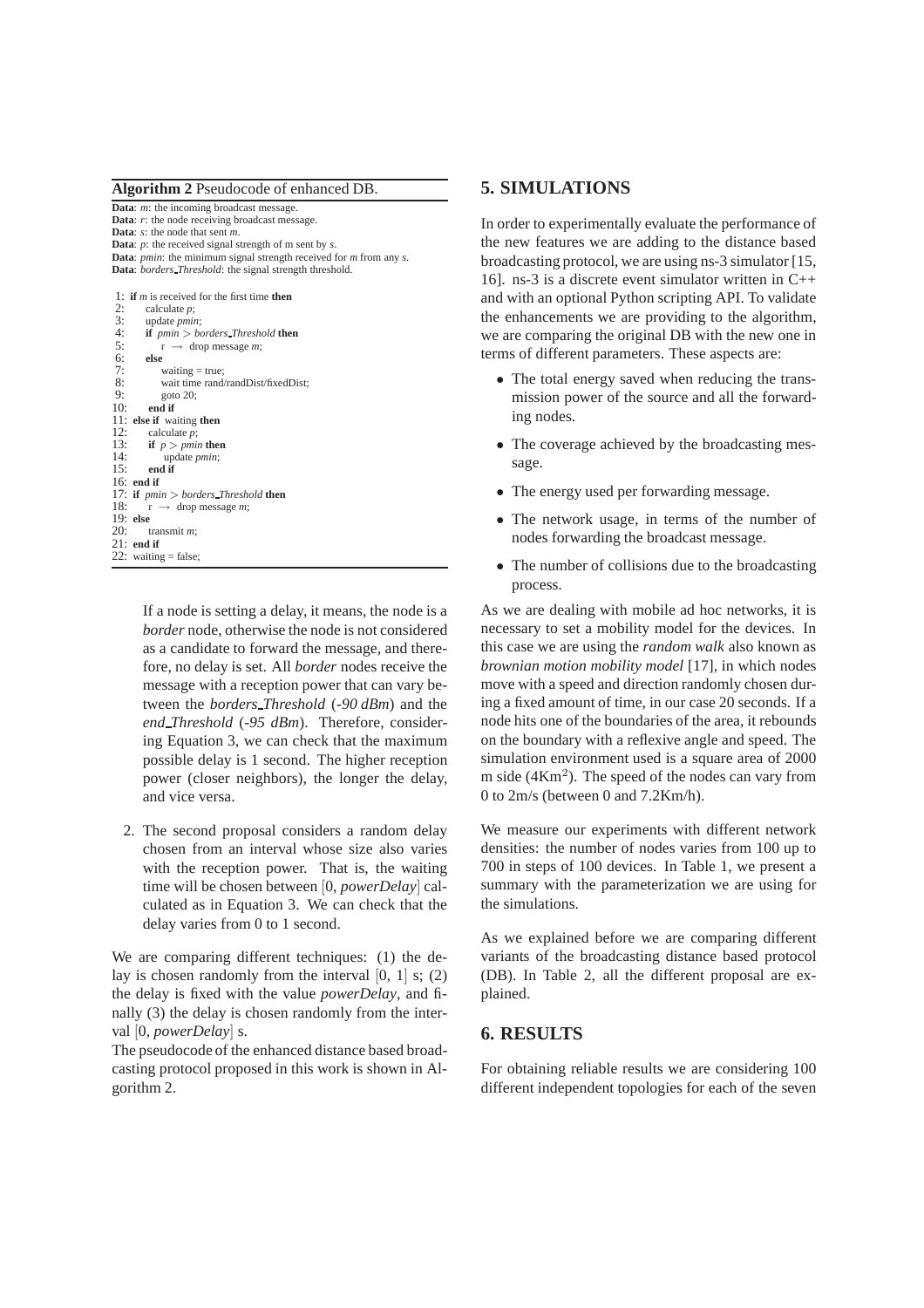|  |  | Table 1 Parameterization Used |  |
|--|--|-------------------------------|--|
|--|--|-------------------------------|--|

| Number of devices  | 100-700                                |
|--------------------|----------------------------------------|
| Speed              | $[0, 2]$ m/s                           |
| Size of the area   | $2000 \text{ m} \times 2000 \text{ m}$ |
| Transmission power | 16.02 dBm                              |
| end_Threshold      | $-95$ dBm                              |
| borders_Threshold  | $-90$ dBm                              |
| margin_Forwarding  | $0.5$ dBm                              |
| Delay interval     | $[0, 1]$ s                             |
| Direction change   | every 20 s                             |

Table 2 Different Proposals

| <b>S_Rad_DB</b>  | original DB                                     |
|------------------|-------------------------------------------------|
| S_Rad_EE         | DB with energy estimation (EE)                  |
| $S$ Fix $DB$     | DB with fixed delay                             |
| <b>S</b> Fix EE  | EE with fixed delay                             |
| $S_PowDB$        | DB with delay $\in$ [0, powerDelay]             |
| $S_Pow_E$        | EE with delay $\in$ [0, powerDelay]             |
| <b>NS_Rad_DB</b> | DB not stop delay                               |
| <b>NS_Rad_EE</b> | EE not stop delay                               |
| <b>NS_Fix_DB</b> | DB with fixed delay & not stop delay            |
| NS_Fix_EE        | EE with fixed delay & not stop delay            |
| NS_Pow_DB        | DB delay $\in$ [0, powerDelay] & not stop delay |
| NS_Pow_EE        | EE delay $\in$ [0, powerDelay] & not stop delay |

densities we are using. We are considering very partitioned networks with 100 devices in 2000 m  $\times$  2000 m  $(4 \text{Km}^2)$  and we are increasing the number of nodes by 100 in each considered scenario until we reach to 700 devices what means the density varies from 25 devices/ $Km<sup>2</sup>$ , which is a really sparse network, to 175 devices/ $Km<sup>2</sup>$ . In the experiment the network evolves for 30 seconds (so that the devices are uniformly distributed all over the simulation area) and at that moment a node sends a broadcast message. The simulation stops after 50 seconds.

Statistical analysis have been made to all the results presented in this paper. This study has been done using the *boxplot* function from *Matlab*. In the displayed *boxplots*, the bottom and top of the boxes represent the lower and upper quartiles of the data distribution, respectively, while the line between them is the median. The whiskers are the lowest datum still within 1.5 IQR of the lower quartile, and the highest datum still within 1.5 IQR of the upper quartile. The crosses are data not included between the whiskers. Finally, the notches in the boxes display the variability of the median between samples. If the notches of two boxes are not overlapped, then it means that there is statistical significant difference in the data with 95% confidence. Due to the lack of space not all the statistical results are presented, in case there is something remarkable, we mention it.

#### **6.1. Coverage**

In terms of the coverage achieved by the broadcasting process, we found that there are no statistical differences in the five first densities studied between any of the proposals. When dealing with 600 devices there is significant difference between NS Fix DB and NS Rad DB, where the former gets better result than the latter. For the densest network, NS Pow EE reaches more devices with statistical difference than NS Pow DB, NS Rad EE and S Pow EE. That means, there is no loss of coverage of the new proposed protocols regarding the original one (S\_Rad\_DB). This is a very important result since the robustness of the proposed solutions in terms of the coverage achieved is not decreased with statistically difference.

The coverage achieved by the broadcasting process is highly satisfactory with reasonable use of the network resources. For the 100, 200 and 300 densities, the network is very sparse and the coverage achieved is very small (the minimum for 100 devices is 2.99%), but as the density grows, the coverage is also increasing. In networks with 600 and 700 devices the minimum coverage achieved among all protocols is 94.375% and 97.16%, respectively, while the number of forwarding used is lower than 31%.

## **6.2. Energy**

In Figure 5, the evolution of the energy saved during the broadcast process of each different proposed algorithm is shown. It is measured as the total amount of energy saved by the broadcasting process. It is possible to see how the energy savings are increasing up to a moment in which they start to decrease. This is due to the fact that in our implementation the protocol is reducing the transmission power only when there are no neighbors in the border of the transmission rage, thus, it does not make the connectivity of the network worse. But when the network is very dense, the number of neighbors increases and also the possibility of finding any close to the limit of the transmission range, therefore no reduction in the transmission power is performed.

It is also shown in Figure 5 that, in denser networks, the different variants that stop the waiting time when the same message is heard twice save more energy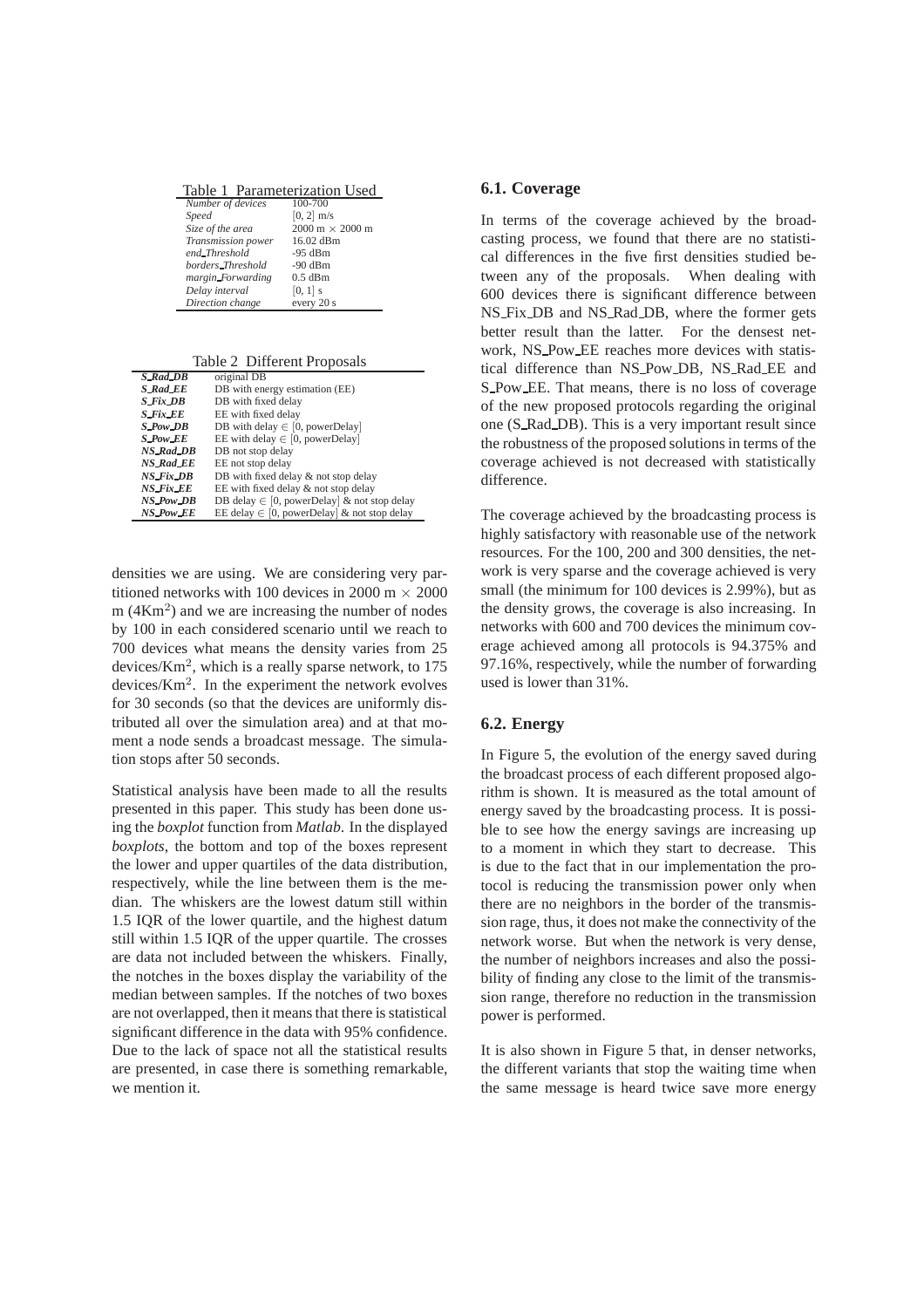

**Figure 5 Energy Saved in the Broadcasting Process.**

than the ones that let the delay finishes. This is logical, since nodes that keeps waiting until the end of the delay could detect a close neighbor resending the message and thus, it cancels its reemission. When a forwarding is cancelled the possible energy saved is not increased. Therefore, it is also necessary to check the number of forwardings that each protocol uses.

The average value of the number of forwardings performed by each proposal is not included in the paper because of the lack of space. Results show that for denser networks, as the number of devices increases, the number of forwarding nodes is higher for those protocols that stop the waiting time when the message is received for the second time. The statistical study shows that, in general, there are no significant differences in sparse networks. For 500 devices and up, all the protocols dealing with the energy consumption have significant difference with the ones with the same configuration but not reducing the energy power. This can be explained because when the transmission power is reduced, the interval where a node is candidate to resend the message is closer to the source node, and therefore, there exist more possible forwarding nodes. Statistical results for 600 devices also show that there are significant differences between protocols stopping or non stopping the delay. Figure 6 shows the *boxplot* obtained for the 700 devices network, where all the difference are clearly shown. In this case, apart from the difference in general between stopping the delay or not, NS Fix DB and NS Pow DB are the ones performing less forwardings with statistical differences with all the rest of proposals.

As we mentioned before, the algorithms saving more energy were the ones that performed more number of



**Figure 6 Number of Forwardings Performed.**

forwarding in the broadcasting process, that is, the algorithms that stop the waiting time when the same message is received twice. For that reason, a measure of the energy saved in terms of the number of forwardings performed was needed. In Table 3, the average value of the energy consumed per forwarded message is shown. The first row represents all the different algorithms presented that do not consider energy efficiency, thus, they all consume the same power: 16.02 dBm. The algorithms consuming less energy per forwarding in each network density are marked in **bold font**.

We also made statistical test in this case, and the results show that there are significant differences between any proposed algorithm with energy considerations and the ones that do not reduce the transmission range (Any DB), for all of the different network densities. In Table 3, the significant statistical differences between NS Rad EE and the rest of algorithms are shown, as it is the only approach that has significant differences with other proposals for different densities. The algorithms with the background in *ligth grey* color are statistically worse than NS Rad EE. The background in *dark grey* color means statistically better behavior. Between all the algorithms reducing the transmission range, no significant difference was found in networks with 100, 200 or 300 devices. For densities with 400 devices and up, statistical differences appear. As the network density increases, the number of algorithms statistically worse rises, and finally in the densest network NS Rad EE is statistically the best one compared to all the rest of algorithms. It is also remarkable that NS Fix EE and S Fix EE are the worst ones with significant differences.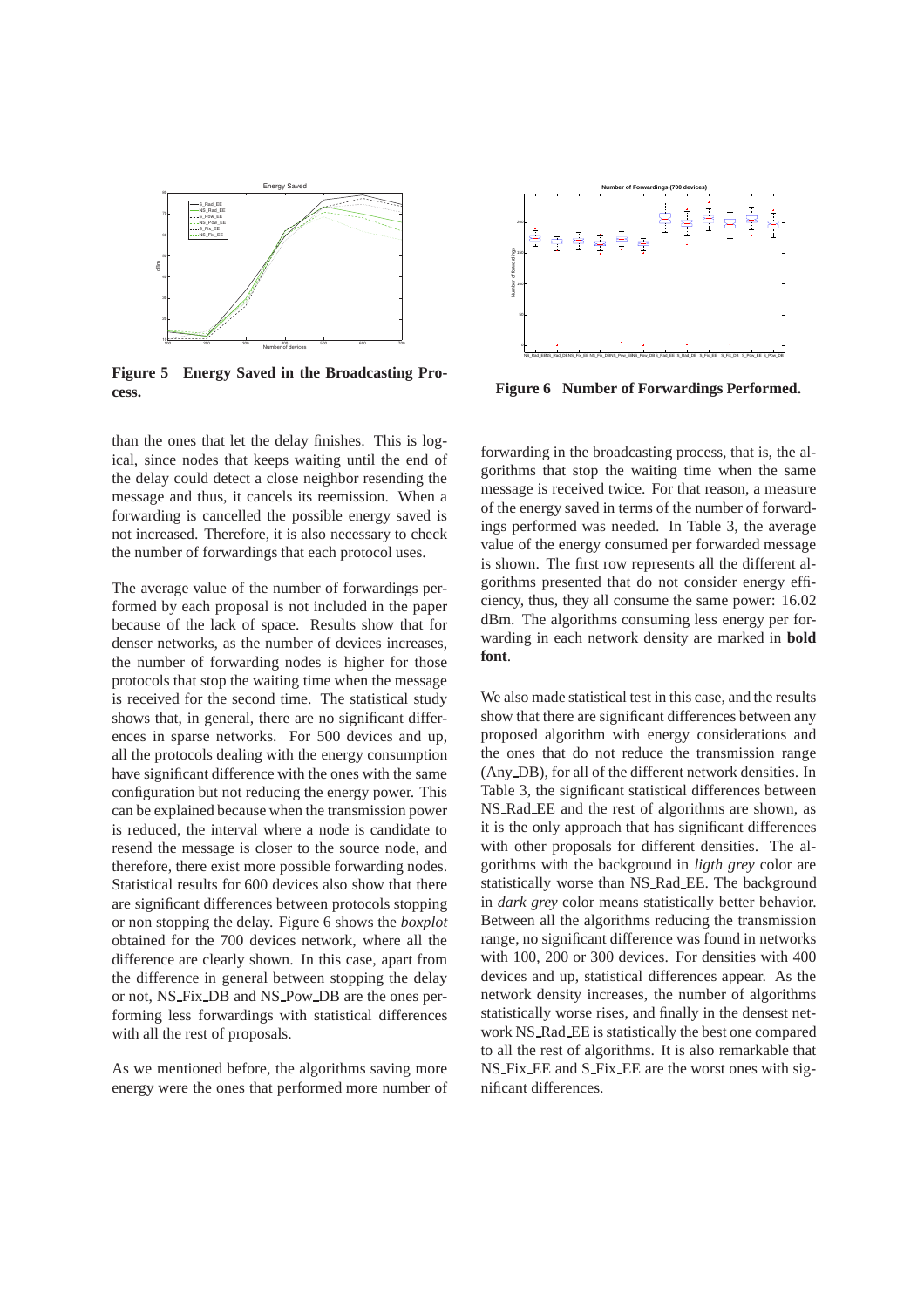| <b>Densities</b> |                     |                      |                      |                      |                      |                                |                                | Ranking  |
|------------------|---------------------|----------------------|----------------------|----------------------|----------------------|--------------------------------|--------------------------------|----------|
|                  | 100                 | 200                  | 300                  | 400                  | 500                  | 600                            | 700                            |          |
| Any DB           | 16.02               | 16.02                | 16.02                | 16.02                | 16.02                | 16.02                          | 16.02                          |          |
| <b>NS_Rad_EE</b> | $7.17_{\pm 28.74}$  | $14.71 \pm 143.66$   | $15.20 \pm 511.13$   | $15.38 + 769.91$     | $15.51_{\pm 527.90}$ | $15.58{\scriptstyle\pm508.30}$ | $15.64 + 82.89$                |          |
| <b>S_Rad_EE</b>  | $10.36_{\pm 41.92}$ | $14.54_{\pm 122.45}$ | $15.21_{\pm 578.53}$ | $15.41_{\pm 802.23}$ | $15.52_{\pm 630.89}$ | $15.59_{\pm 441.65}$           | $15.66 \pm 165.73$             | $\gamma$ |
| <b>NS_Fix_EE</b> | $8.63 + 28.66$      | $14.59 + 113.88$     | $15.27_{\pm 510.09}$ | $15.44{\pm}633.96$   | $15.53 + 595.56$     | $15.63 + 419.95$               | $15.68 \pm 090.33$             |          |
| <b>S_Fix_EE</b>  | $11.49_{+34.81}$    | $14.62_{+175.32}$    | $15.27_{\pm 523.29}$ | $15.43_{\pm 874.87}$ | $15.55_{\pm 537.80}$ | $15.62_{\pm 308.80}$           | $15.68_{\pm 128.02}$           | 6        |
| NS_Pow_EE        | $9.12_{+34.35}$     | $14.58_{\pm 148.02}$ | $15.24_{\pm 542.28}$ | $15.42_{\pm 710.59}$ | $15.52_{+559.97}$    | $15.60_{\pm 133.88}$           | $15.66_{\pm 278.38}$           | 3        |
| <b>S_Pow_EE</b>  | $11.09{\pm}34.40$   | $14.62 + 140.88$     | $15.17_{+476.94}$    | $15.42_{\pm 700.50}$ | $15.52_{\pm 756.06}$ | $15.60_{\pm 427.71}$           | $15.66{\scriptstyle\pm134.36}$ | 4        |

Table 3 Average of Energy Used per Forwarding

We did a ranking between each proposal in every density numbering each one from 1 (the best) to 6 (the worst). Summing up the rank for each density we get an overall ranking for the proposal that is shown in the last column of Table 3. The proposal obtaining the best position in the ranking is NS Rad EE.

According to Table 3, the energy consumed by a node forwarding a message is 15.68 dBm in the worst case, and the original one (S Rad DB) is consuming 16.02 dBm. This is considering a logarithmic scale, so if we convert this value to watt, DB consumes 40 mW and the worst case of any proposal is 36.98 mW. That difference supposes a saving of 7.55% in each forwarding in the worst case of the densest network. For the sparser network where devices are able to reduce more the transmission power, the energy saved is higher. The worst case in the 100 devices network, consumes 11.49 dBm, which means 14.09 mW, what supposes 64.77% of saving. In the best case (NS Rad EE), the reduction supposes 86.97% per forwarding message.

## **6.3. Collisions**

We consider a collision can be produced due to the reception of a packet when the device is already synchronized or transmitting. In Table 4, the number of collisions produced due only to the broadcasting process is shown for each density and algorithm. It is possible to check how in sparse densities, the number of collisions is low, i.e. with a 100 devices network the maximum average number of collisions is 0.14 for all the different protocols. It is possible to check the big difference between the two different versions of the protocols, the one that stops the waiting time and the one that does not, no matter which value of the delay is set. In all protocols that do not stop when a copy of the message is heard, the number of collisions is much lower than in the ones stopping. On one hand, if we consider, for example, the original DB (S Rad EE) with 700 devices in the network, the average number of collisions is 1603.83. On the other hand, the same protocol that just finishes the delay (NS Rad EE) has an average number of collisions of 69.96, what means 95.63% less. This value is the maximum percentage in average of collisions reduction that can be found in the network, but from 400 devices and up, the minimum percentage of reduction is higher than 85%.

Statistical results regarding the collisions show that there is no significant difference in 100 devices. For the rest of densities there is significant difference between the non stopping approaches and the stopping ones. For networks with 400 devices up to 700, the NS Rad EE is the best one all over the rest (except NS Rad DB) with significant differences.

In Figure 7, the boxplot of the statistical results for the number of collisions in the network with 700 devices is shown. As it is possible to see, there is no statistical difference between any two protocols with the same configuration for the delay but considering the reduction of the transmission power or not (i.e. between NS Rad DB and NS Rad EE).

There are significant differences between two different configurations of the delay: it does not matter how the value for delay was estimated but if the node is stopping it and forwarding immediately the message arrives for the second time, the number of collisions is higher. That is because more than one node can hear the message for the second time, thus, they will stop the delay and resend the message at the same time provoking a collision. Considering the three different configurations for the delay when the node does not stop the waiting time, it is possible to see in the *boxplot* that there are statistical significant differences between all of them. The one performing better is the one that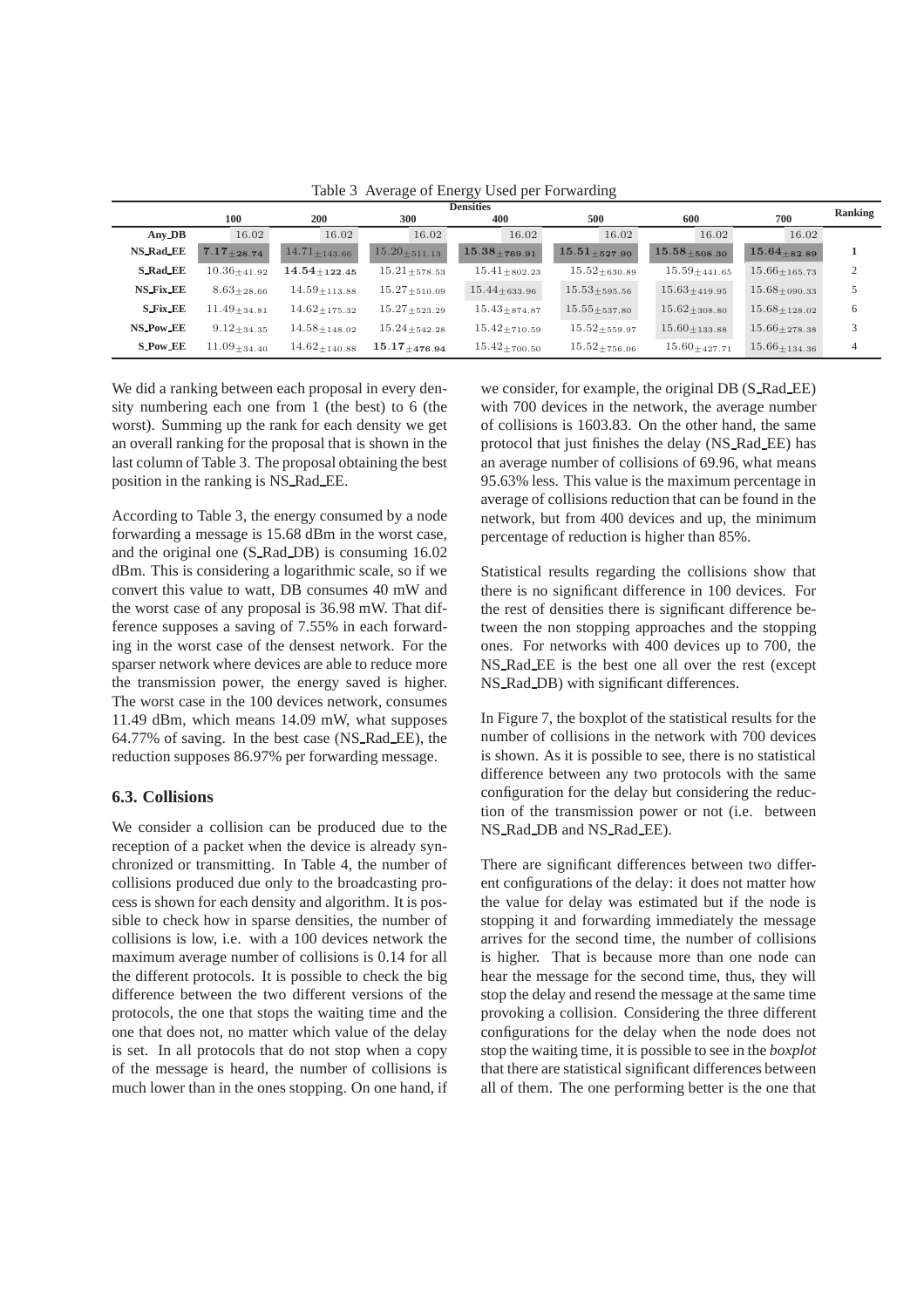Table 4 Collisions

|                                      | <b>Densities</b>                |                 |                 |                                            |                    |                            |                     |                          |
|--------------------------------------|---------------------------------|-----------------|-----------------|--------------------------------------------|--------------------|----------------------------|---------------------|--------------------------|
|                                      |                                 | 100             | 200             | 300                                        | 400                | 500                        | 600                 | 700                      |
|                                      | <b>NS Rad DB</b>                | 0.02<br>± 0.20  | 0.25<br>±1.54   | 0.97<br>± 3.19                             | 5.19<br>±7.96      | 15.81<br>±18.49            | 37.22<br>± 25.03    | 74.66<br>±48.04          |
|                                      | <b>NS_Rad_EE</b>                | 0.00<br>± 0.00  | 0.22<br>±1.41   | 1.55<br>± 3.98                             | 5.30<br>±7.79      | 19.03<br>±19.73            | 38.92<br>± 28.06    | 69.96<br>±48.85          |
|                                      | S_Rad_DB                        | 0.09<br>$+0.73$ | 1.01<br>$+4.31$ | 16.60<br>$+25.11$                          | 101.98<br>$+85.64$ | 391.55<br>±183.51          | 810.55<br>$+275.51$ | 1428.18<br>$+416.31$     |
|                                      | <b>S_Rad_EE</b>                 | 0.08<br>$+0.56$ | 1.02<br>$+4.62$ | 23.54<br>$+32.88$                          | 128.26<br>$+96.66$ | 367.17<br>$+147.08$        | 812.67<br>$+289.21$ | 1603.83<br>$+434.92$     |
|                                      | NS_Fix_DB                       | 0.00<br>$+0.00$ | 0.09<br>± 0.73  | 0.67<br>± 3.16                             | 8.40<br>$+10.99$   | 29.43<br>±24.07            | 55.29<br>± 33.78    | 102.13<br>$+54.40$       |
|                                      | NS_Fix_EE                       | 0.00<br>± 0.00  | 0.09<br>$+0.64$ | 1.53<br>$+4.18$                            | 9.62<br>$+11.57$   | 27.86<br>$+23.97$          | 55.02<br>$+34.73$   | 100.17<br>$+52.64$       |
|                                      | <b>S_Fix_DB</b>                 | 0.04<br>± 0.40  | 2.37<br>± 8.33  | 19.18<br>± 25.23                           | 116.10<br>±85.05   | 379.34<br>±150.99          | 853.52<br>±225.14   | 1526.04<br>±448.75       |
|                                      | <b>S.Fix.EE</b>                 | 0.04<br>$+0.40$ | 2.67<br>$+7.59$ | 16.85<br>$+23.33$                          | 116.72<br>$+90.84$ | 421.88<br>$+179.17$        | 932.97<br>$+275.46$ | 1644.51<br>$+395.78$     |
|                                      | NS_Pow_DB                       | 0.00<br>± 0.00  | 0.10<br>± 0.64  | 2.31<br>±4.94                              | 17.30<br>±19.36    | 46.00<br>± 35.79           | 128.35<br>± 60.79   | 197.53<br>±84.35         |
|                                      | <b>NS_Pow_EE</b>                | 0.00<br>± 0.00  | 0.07<br>± 0.50  | 1.33<br>±3.55                              | 17.92<br>±22.78    | 46.76<br>± 36.22           | 144.35<br>±72.01    | 230.86<br>±107.36        |
|                                      | <b>S_Pow_DB</b>                 | 0.12<br>$+0.86$ | 1.13<br>$+4.31$ | 13.72<br>$+20.76$                          | 121.49<br>$+96.05$ | 408.75<br>$+190.54$        | 943.61<br>$+318.06$ | 1688.47<br>$+458.08$     |
|                                      | <b>S Pow EE</b>                 | 0.14<br>±1.00   | 1.64<br>± 5.25  | 17.43<br>± 28.63                           | 151.34<br>±113.40  | 426.24<br>±211.19          | 960.23<br>±318.92   | 1769.64<br>±444.99       |
| Number of Collisions (700 devices)   |                                 |                 |                 |                                            |                    |                            |                     |                          |
|                                      |                                 |                 |                 |                                            |                    |                            |                     | ŧ                        |
| 3000                                 |                                 |                 |                 |                                            |                    |                            |                     |                          |
| 2500                                 |                                 |                 |                 |                                            |                    | ŧ                          |                     |                          |
|                                      |                                 |                 |                 |                                            |                    | Ŧ                          |                     |                          |
| 2000                                 |                                 |                 |                 |                                            |                    |                            |                     |                          |
| Average number of collisions<br>1500 |                                 |                 |                 |                                            |                    |                            |                     |                          |
|                                      |                                 |                 |                 |                                            |                    | ٠                          |                     |                          |
| 1000                                 |                                 |                 |                 |                                            |                    | ٠<br>٠                     |                     |                          |
| 500                                  |                                 |                 |                 |                                            |                    |                            |                     |                          |
|                                      |                                 |                 | į               | $\bar{=}$                                  |                    |                            |                     |                          |
|                                      | <b>NS</b><br>Rad<br>EENS<br>Rad | DB NS           |                 | Fix EE NS Fix DBNS Pow EBNS Pow DBS Rad EE |                    | DB<br>S Fix<br>S Rad<br>EE | s<br>Fix<br>DB<br>s | S Pow<br>DB<br>Pow<br>EE |

**Figure 7 Collisions in the Broadcasting Process.**

chooses randomly the waiting time from a fixed interval between [0,1] (NS\_Rad\_EE and NS\_Rad\_DB). The second is the one taking a fixed delay inversely proportional to the distance from the source node (*powerDelay*). And the one that performs worse chooses randomly the waiting time from a fixed interval between [0, *powerDelay*].

Obviously, if the waiting time is not stopped, the delay of the broadcasting process is increased but the number of collisions is highly reduced. We leave for future work a deep study on the compromise of both, reducing the number of collision and the dissemination delay.

#### **7. CONCLUSIONS AND FUTURE WORK**

In this paper we are proposing an energy saving strategy for the well known distance based broadcasting algorithm DB, and we are also studying some different parametrization for establishing the waiting time before the candidate nodes forward the broadcasting message.

For decreasing the energy consumption we propose to perform a reduction in the transmission power when possible. That is, when the fall in the transmission power does not imply the loss of any neighbor, and therefore does not provoke network partitions. This is really useful when the network is not very dense reducing up to 86.97% in the best case, but when the number of devices is big, the node does not reduce the transmission power so much since there are usually nodes close to the border. Anyway, in the worst case, this strategy of reducing the transmission power is saving at least 7.55% of energy per forwarded message.

A study of different strategies for establishing the settings of the delay that nodes perform when they receive a broadcasting message was made. The original DB sets a random delay within a fixed interval, and when a message is heard for the second time, it cancels the waiting time and decides to forward the message or not. In this work we are proposing different strategies: (1) Allowing the node to finish the waiting time when the same message is received twice. (2) The value of the delay is fixed (*powerDelay*), and inversely proportional to the distance from the source node. Finally (3), the delay is randomly chosen from an interval which size varies from 0 to *powerDelay*. After some experiments, we can state that allowing the node to finish the waiting time highly reduces the number of collisions in the network. This reduction is getting more importance as the network is becoming denser.

As a result from the experiments performed, we can say that NS\_Rad\_EE is the one that generally behaves better. In terms of the coverage achieved there is no statistical difference with the best one in any case (all proposals behaves similarly). Regarding the energy consumption is the best one with statistical differences in many cases or does not have any with the best. And finally in terms of the number of collisions is also the one that generally gets better results.

In this work we are presenting a protocol that is able to reduce energy without degrading the network connectivity and that also reduces the number of collisions in a 95.41%.

As future work, we plan to study a technique to highly reduce the energy consumption not only in sparse networks, but also in dense ones. We would also like to optimize the protocol and find out the thresholds that